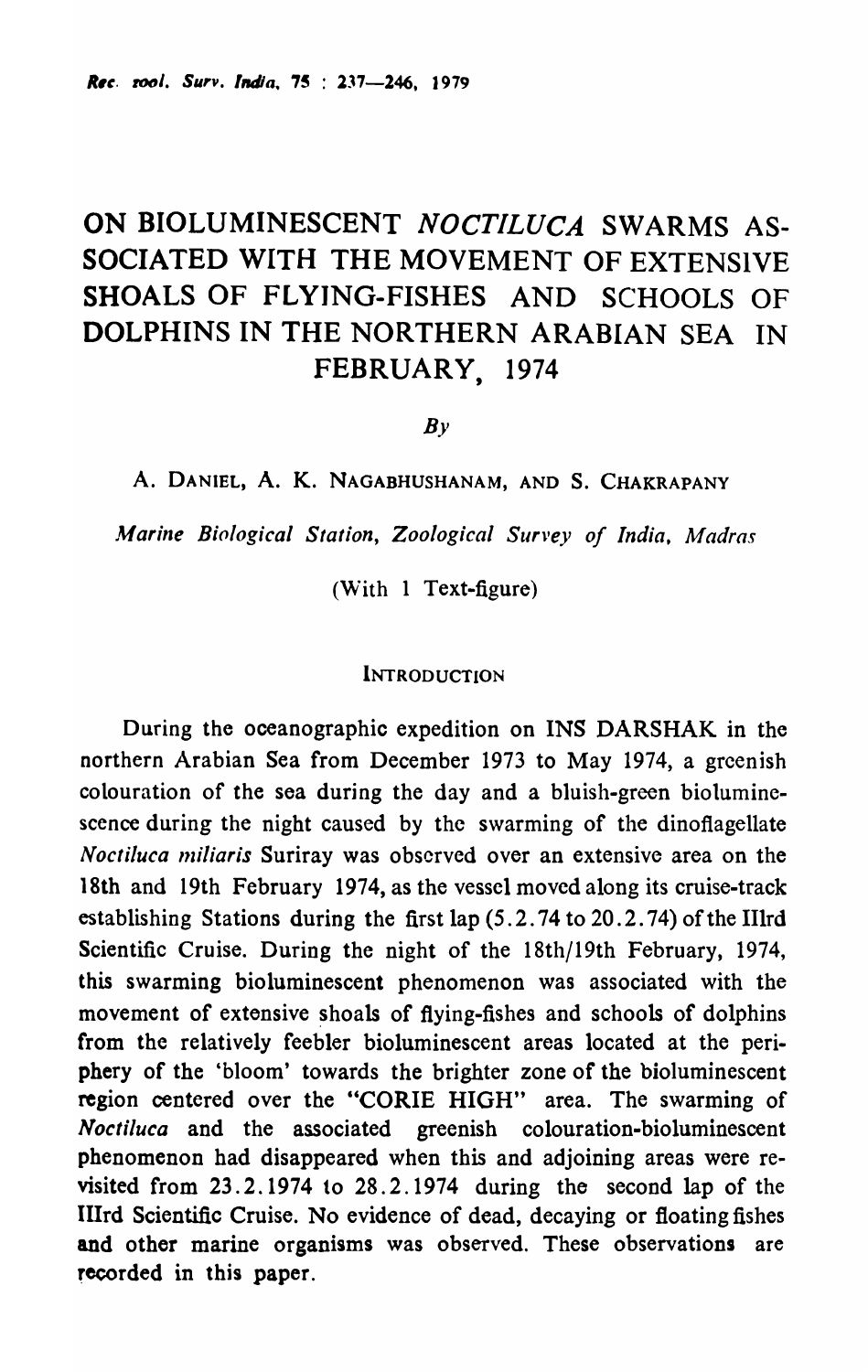

#### FIGURE EXPLANATION

Text-Fig. 1.—The cruise track of vessel, station positions with date and time. movement of flying-fish shoals and dolphin schools together with numbers of *Noctiluca* per standard surface subsamples of a ml.

B. T. STN. Bathythermograph Station, P STN. Parameter Station, CT.I-V. Cruise Track' Stations.

Arrow directed downwards indicates cruise track direction. Long arrow indicates direction of the movement of the fish shoals and dolphin schools. *Jnsert* : Cruise track and stations positions in relation to shallow "CORIE HIGH" and Port Okha, India.

### . MATERIAL AND METHODS

Continuous observations during the night and day at the various Stations and also all along the cruise track (Text-fig. 1) were made to detect the extent of colouration of the sea surface by day, bioluminescence by night and the extent and direction of movement of the shoals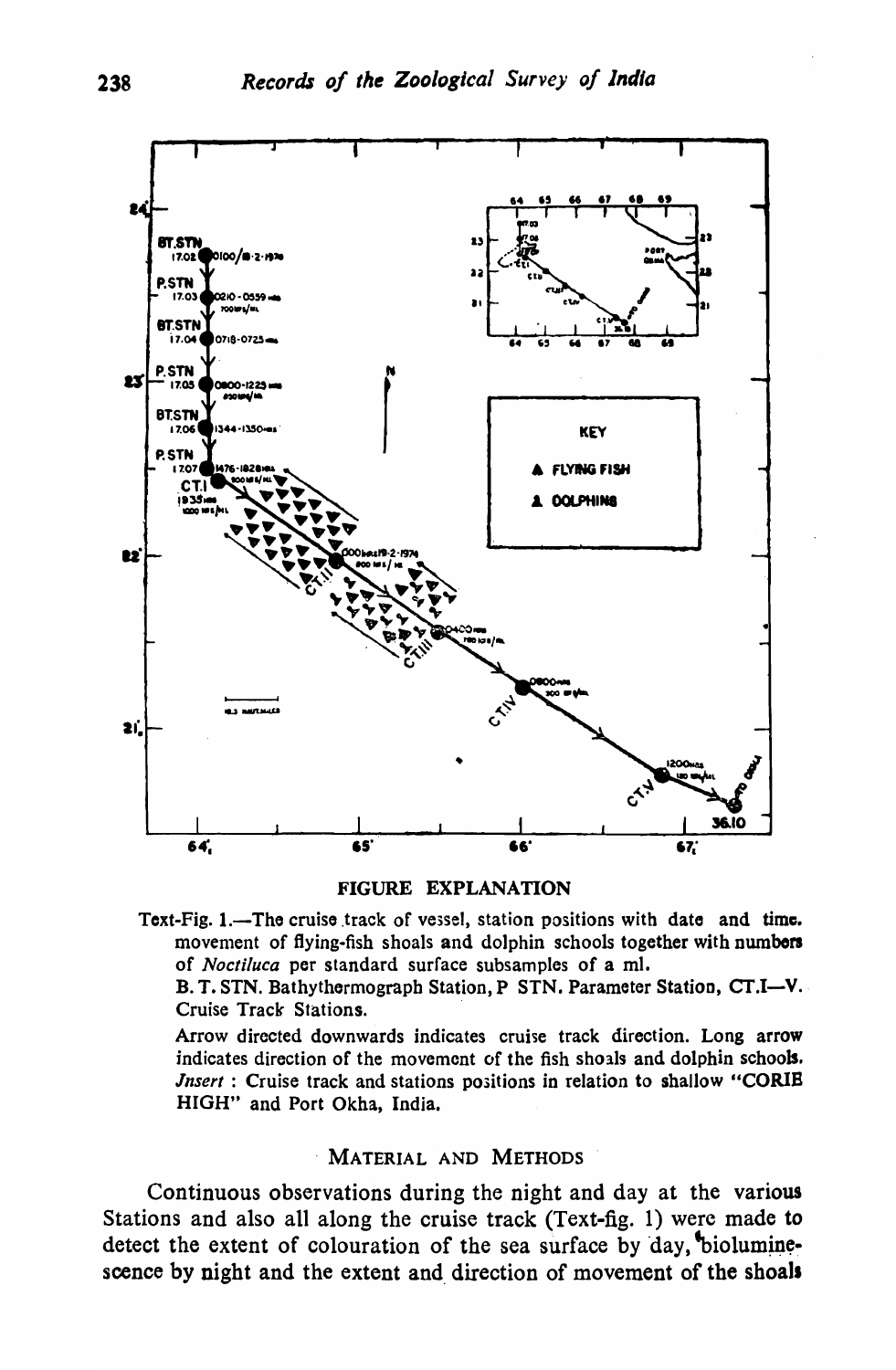of flying-fishes and schools of dolphins. From the bridge of the INS DARSHAK, the range of visibility during, this period using high power binoculars ranged from approximately 10 to 12 nautical miles.

Collections of surface, plankton (100-0 metres) and flying-fish **samples were made at the Stations indicated in Table 1. Surface samples** were collected with a compact sampler consisting of a rectangular **metallic frame** (55 cms  $\times$  15 cms) with a streamlined float provided with a stabilizing keel and fitted with a conical net of 190 cms. length made of bolting silk bearing 60 meshes to the linear centimetre. Plankton **aamples from 100-0 metres were collected with a "standard" net (50** am. mouth diameter/225 cm. total net length/bolting silk-60 meshes per linear centimetre) hauled vertically at a speed of one metre/second over a davit. Details of the surface net are given by Daniel and Jothinayagam (in press) and those of the "Standard" plankton net by Sverdrup, Johnson and Fleming, 1942 and Daniel and Krishnamurthy (in press). The flying-fish samples were collected by hand nets. The total displacement volumes in millilitres and the numbers of each biconstituent occurring in the entire surface sample collected during a 5-minute haul and the entire plankton sample from 100-0 m. were analysed for estimating the number of organisms. The flying-fish samples were **examined** soon after capture to elucidate the major items of the diet; scrapings of luminescent particles adhering to the bodies and gills were examined microscopically for determining the cause of the luminescence. Samples of the surface, plankton and the flying-fishes were preserved in *5* % neutral formalin for detailed laboratory studies. The dolphins could not be captured and were identified by their characteristic snouts, with the help of binoculars, as *Delphinus* sp.

## **OBSERVATIONS**

The sea was first observed to be feebly luminescent with a bluish **green glow from 0100 hrs of 18th February, 1974. when the vessel was** cruising from Station 17.02 to 17.03 (Text-fig. 1). At Station 17.03, the luminescence at the sea surface was observed to be brighter. extending upto the range of visibility through a highpower binocular *i.e.* 10-12 nautical miles approximately. Thus, the actual extent of the luminescence phenomenon was at least 20 nautical miles across the ship's track. During the rest of the night, when the ship was cruising from Station 17.03 towards Station 17.04, the bioluminescence was observod to extend in an unrboken tract. After daybreak, the sea surface was observed to be greenish in colour, and this colouration extended upto the range of visibility through a field binocular, throughout the cruise-track. **Station 17.05** was established at 08.00 hrs of 18th February when the **400 surface was dark green.** During the cruise from Station 17.05 to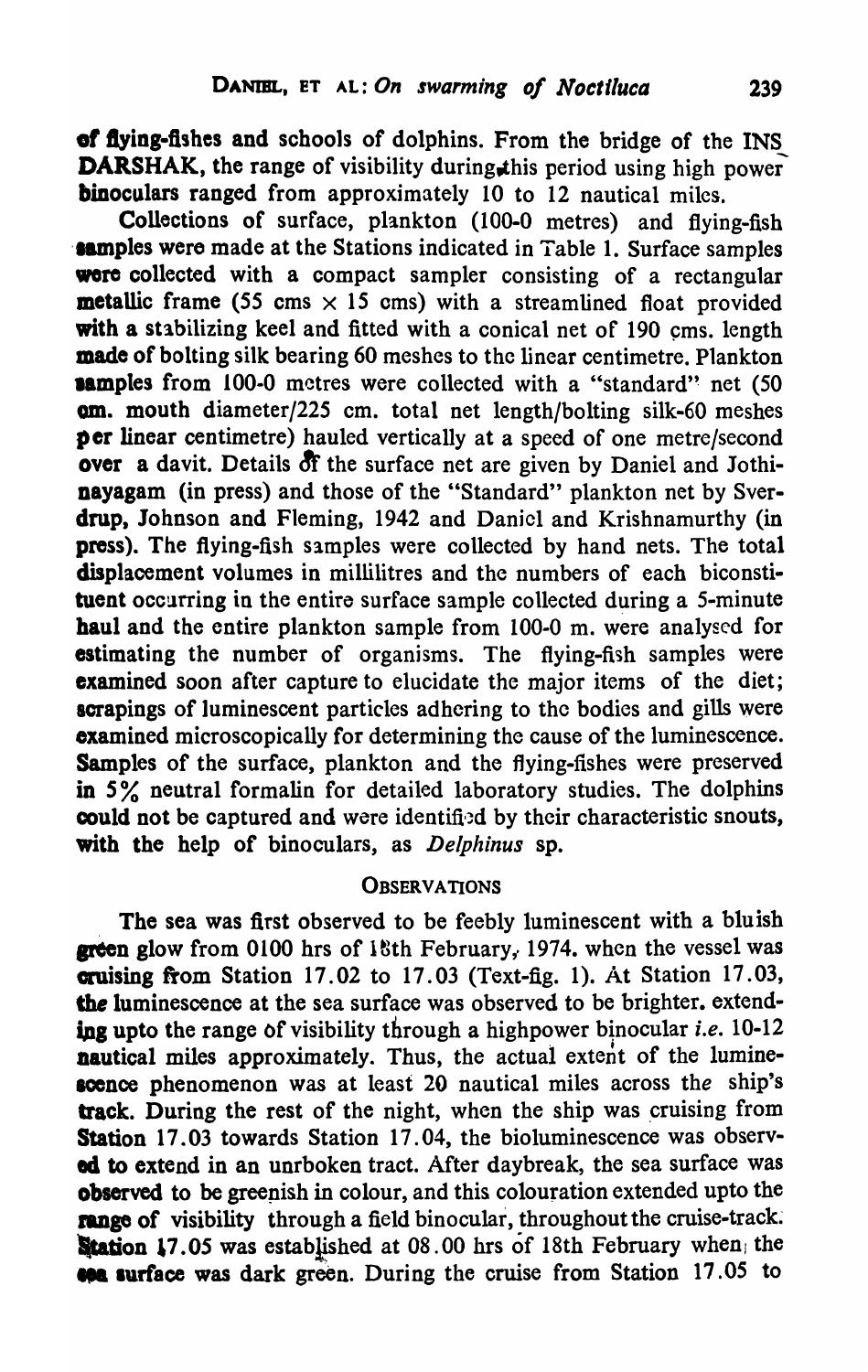17.07 (between 1230 and 1550 hrs), on Nth Feb. '74, the colour of the sea surface was dark green. Station 17.07 was located over the shallow "Corie High" at a depth of 522 metres when the sea surface was dark green (almost black). The ship left Station 17.07 at 1830 hrs. when bioluminescence was again noticed at the sea surface; as it became darker, the bioluminescence intensified, and at 1935 hrs shoals of flyingfishes were first observed moving against the ship's direction towards the 'CORlE HIGH' area, astern. These shoals were very extensive and extended upto the range of visibility through the field binocular *i.e.* 20 nautical miles across the ship's track. Station CT-I was established for studying this phenomenon.

At this Station, CT-I, the flying-fishes appeared to be luminescent. During the cruise from Station CT-I to Station CT-II (1950 to 0001 hrs) of 18th/19th February, the vessel was literally ploughing through extensive shoals of fiving-fishes; these shoals were so closely packed that the sea appeared to be covered with these luminescent fishes. Schools of dolphins chasing the flying-fishes were sighted for the first time at 0001 hrs of 19th February, and this phenomenon extended upto the range of visibility through a field binocular. Station CT-II was now established. The bioluminescence-flying-fishes-dolphins phenomenon was observed to extend until 0400 hrs of 19th February, 1974, when Station CT-III was established. From Station CT-III onwards, the intensity of luminescence decreased and the flying-fish shoals and dolphin schools gradually disappeared. The ship cruised from Station CT-III and reached Station CT-IV at 0800 hrs of 19th February. The greenish colouration of the sea was still discernible and as the ship cruised from Station CT-IV towards CT-V, the greenish colouration of the sea gradually disappeared. At Station CT-V, established at 1200 hrs and at Station 36.10 established at 1350 hrs of 19th February, the sea surface did not show any trace of the greenish colouration.

(a) Constituents of surface and plankton (100-0 m) samples: Tables 2 and 3 give the total displacement volumes and of the numbers of organisms (i.e., *Noctiluca, Ceratium, Peridinium,* Ostracods shrimps and other zooplankters including Amphipoda, copepoda, mysids, Poly\_ chaeta, pteropods, medusae and other decapod larvae) occurring in each haul, for the surface and plankton (100-0 m) samples respectively. From Tables 2 and 3 it is seen that *Noctiluca* was the dominant constituent and the other organisms were in comparatively insignificant numbers in the surface and plankton  $(100-0)$  m) hauls at all the stations sampledi except Station 36.10, at which station in the surface hauls, the other zooplankton constituents *(i.e.,* Amphipoda, copepoda, mysids, Poly. ohaeta, pteropods, medusae, and other decapod larvae) were dominan t while *Noctiluca, Ceratium, Peridinium, Ostracods and shrimps occurred*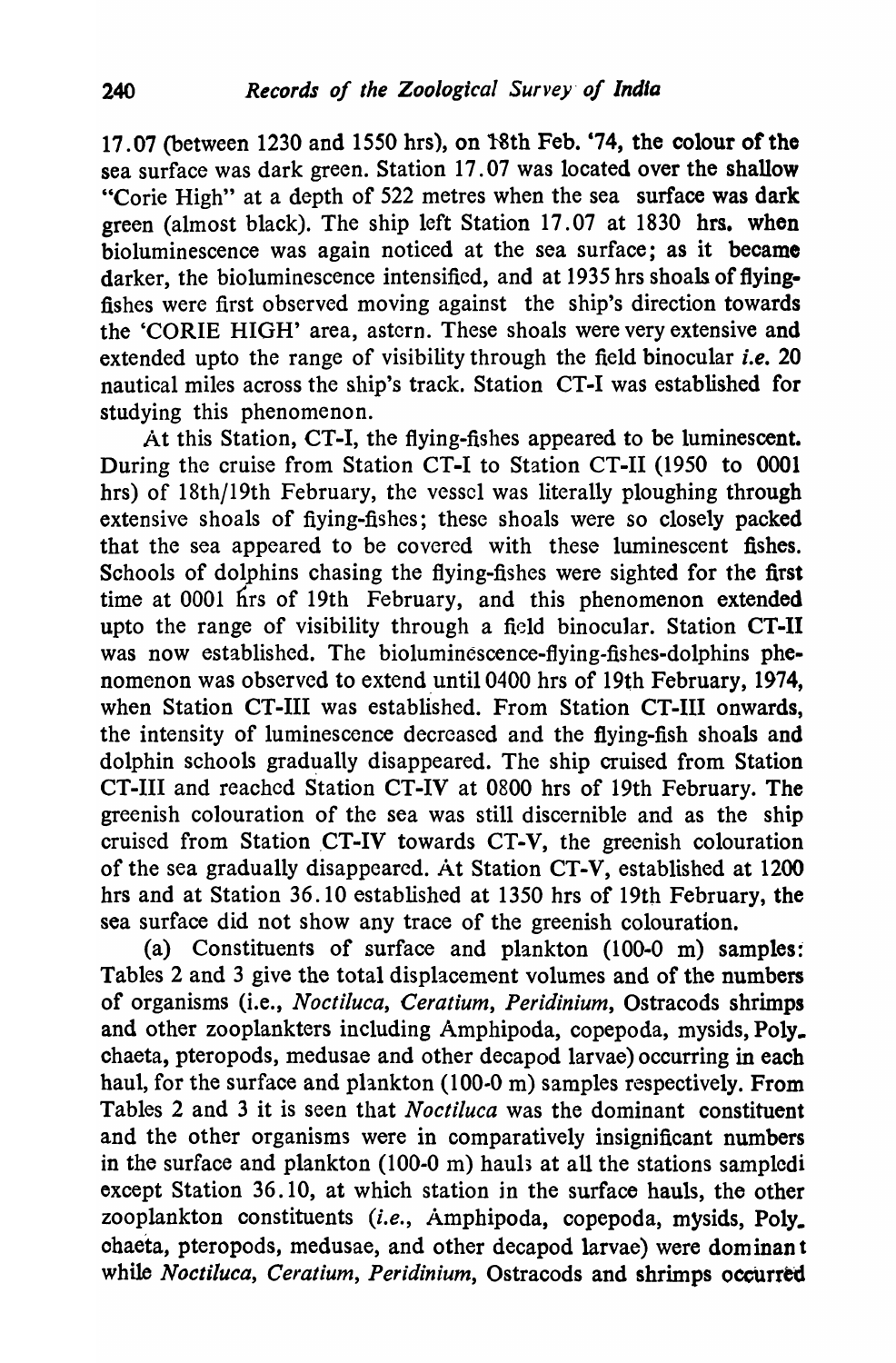| $\overline{5}$<br><b>STATION</b> | <b>DATE</b>          | TIME (HRS)                  | <b>LATITUDE</b><br>N | <b>LONGITUDE</b><br>E | <b>TOTAL</b><br><b>DEPTH</b><br>(m) | <b>TYPE</b><br><b>OF</b><br><b>HAUL</b> | <b>REMARKS</b>                                            |
|----------------------------------|----------------------|-----------------------------|----------------------|-----------------------|-------------------------------------|-----------------------------------------|-----------------------------------------------------------|
| 17.03                            | 18.2.74              | $0215 - 0220$               | 23°30"00'            | 64°05"00'             | 2500                                | Surface                                 | Luminiscence<br>bright                                    |
| $\bullet\bullet$                 | $\bullet\bullet$     | $0215 - 0219$               | $\bullet\bullet$     |                       | $\bullet\bullet$                    | $100 - 0$                               | $\bullet$                                                 |
| 17.05                            | $\bullet$ $\bullet$  | 0855-0900                   | 23°00"00'            | $64^{\circ}05''30'$   | 1980                                | Surface                                 | Sea surface<br>green                                      |
| $\bullet\bullet$                 | $\bullet\bullet$     | 0857-0901                   | $\,$                 |                       | $\bullet\bullet$                    | $100 - 0$                               | $\bullet\,\bullet$                                        |
| 17.07                            | $, \,$               | $1550 - 1555$               | 22°30"00'            | $64^{\circ}04''30'$   | 522                                 | Surface                                 | Sea surface<br>dark green                                 |
|                                  | $\bullet\bullet$     | $1555 - 1600$               | ,,                   |                       | $, \,$                              | $100 - 0$                               | $\rightarrow$                                             |
| $CT -1$                          | , ,                  | $1935 - 1940$               | 22°29"30'            | $64^{\circ}09''30'.$  | 1316                                | Surface                                 | Luminiscence<br>very bright                               |
| $, \,$                           | $\bullet$ $\bullet$  | $, \,$                      | , ,                  | $\bullet\bullet$      | $, \,$                              | Handnet                                 | Flying fish<br>shoals sighted                             |
| $CT-II$                          | 19.2.74              | $0001 - 0006$               | $21^{\circ}59''30'$  | 64°53"30'             | 1400                                | Surface                                 | Luminiscence<br>very bright                               |
| , ,                              | $\rightarrow$        | $\rightarrow$ $\rightarrow$ | $, \,$               | $, \,$                | , ,                                 | Handnet                                 | flying fish<br>shoals Dolphin<br>schools sighted          |
| $CT$ --III                       | $\rightarrow$        | $0400 - 0405$               | $21^{\circ}35''00'$  | 65°30"30'             | 1540                                | Surface                                 | Luminiscence<br>bright                                    |
| $, \,$                           | $\bullet\, \bullet$  | $, \,$                      | $, \,$               | $, \,$                | , ,                                 | Handnet                                 | Flying fish<br>shoals Dolphin<br>schools still<br>present |
| $CT - IV$                        | $\ddot{\phantom{1}}$ | $0800 - 0805$               | $21^{\circ}14''00'$  | 66°06"30'             | 1500                                | Surface                                 | Sea surface<br>with greenish hue                          |
| $CT - V$                         | $, \,$               | $1200 - 1205$               | 20°44"00'            | 66°57"00'             | 1580                                | Surface                                 | Sea surface<br>without green<br>colouration               |
| 36.10                            | $\rightarrow$        | 1350-1355                   | 20°35"00'            | 67 25"00'             | 1500                                | Surface                                 | $\pmb{\cdot}$                                             |

1ABLE 1.-The location of each station, date and time of working, total depth, type of haul observations on luminiscence, colouration of the  $\mathbb{R}$  and sightings of shoals of flying fishes and schools of dolphins.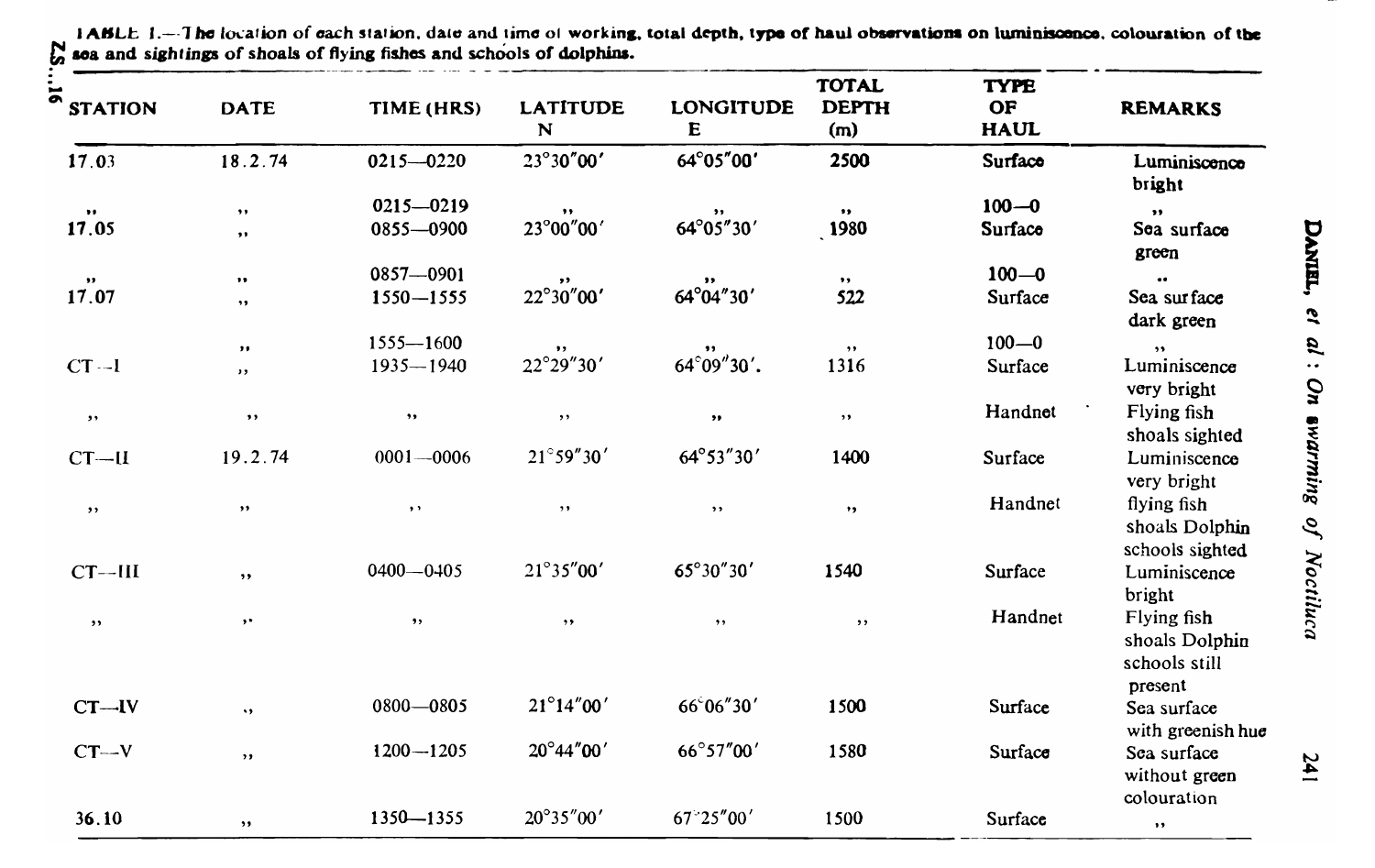TABLE 2.—The total displacen ent volumes (ml) of each surface haul of 5 minute duration, with the number of organisms occurring each haul at the various stations.

| NUMBER OF ORGANISMS PER FIVE MINUTE HAUL |                                      |                  |                 |                   |                  |                |         |  |
|------------------------------------------|--------------------------------------|------------------|-----------------|-------------------|------------------|----------------|---------|--|
| STA. NO.                                 | <b>TOTAL</b><br><b>VOLUME</b><br>ml. | <b>NOCTILUCA</b> | <b>CERATIUM</b> | <b>PERIDINIUM</b> | <b>OSTRACODS</b> | <b>SHRIMPS</b> | OTHERS* |  |
| 17.03                                    | 5.4                                  | 3800             | 54              | 43                | 43               | 65             | 915     |  |
| 17.05                                    | 2.0                                  | 1700             | 30              | 16                | 20               | 16             | 54      |  |
| 17.07                                    | 2.0                                  | 2000             | 24              | 10                | 24               | 12             |         |  |
| $CT-I$                                   | 5.4                                  | 5400             | 81              | 27                | 32               | 11             |         |  |
| $CT - II$                                | 4.6                                  | 3680             | 55              | 28                | 55               | 18             | 23      |  |
| $\mathbf{H}$<br>CT                       | 2.0                                  | 1400             | 30              | 20                | 24               | 24             | 16      |  |
| $CT - IV$                                | 1.6                                  | 480              | 16              | 19                | 24               | 32             | 19      |  |
| $CT - V$                                 | 1.2                                  | 180              | 14              | 18                | 14               | 48             | 30      |  |
| 36.10                                    | 1.2                                  | 12               |                 | 18                | 12               | 96             | 540     |  |

NOTE: \* "Otters" include Amphipoda, Copepoda, mysids, Polychaeta, pteropods, medusae, and other decapod larvae.

TABLE 3.—The total displacement volumes (ml) at plankton haul (100-0 m) with the numbers of organisms occurring in each haul at the stations.

| STA. NO. | NUMBER OF ORGANISMS PER VERTICAL HAUL FROM 100-0 m |                  |                 |                      |     |                |                |
|----------|----------------------------------------------------|------------------|-----------------|----------------------|-----|----------------|----------------|
|          | <b>TOTAL</b><br><b>VOLUME</b><br>ml.               | <b>NOCTILUCA</b> | <b>CERATIUM</b> | PERIDINIUM OSTRACODS |     | <b>SHRIMPS</b> | <b>OTHERS*</b> |
| 17.03    | 4.0                                                | 3000             | 80              | 60                   | 240 | 48             | 120            |
| 17.05    | 8.5                                                | 6800             | 128             | 85                   | 340 | 60             | 213            |
| 17.07    | 10.0                                               | 9500             | 150             | 80                   | 400 | 160            | 200            |

NOTE: \* "Others" include Amphipeda, Copepoda. mysids, polychaeta, pteropods, medusae, and other decapod larvae.

242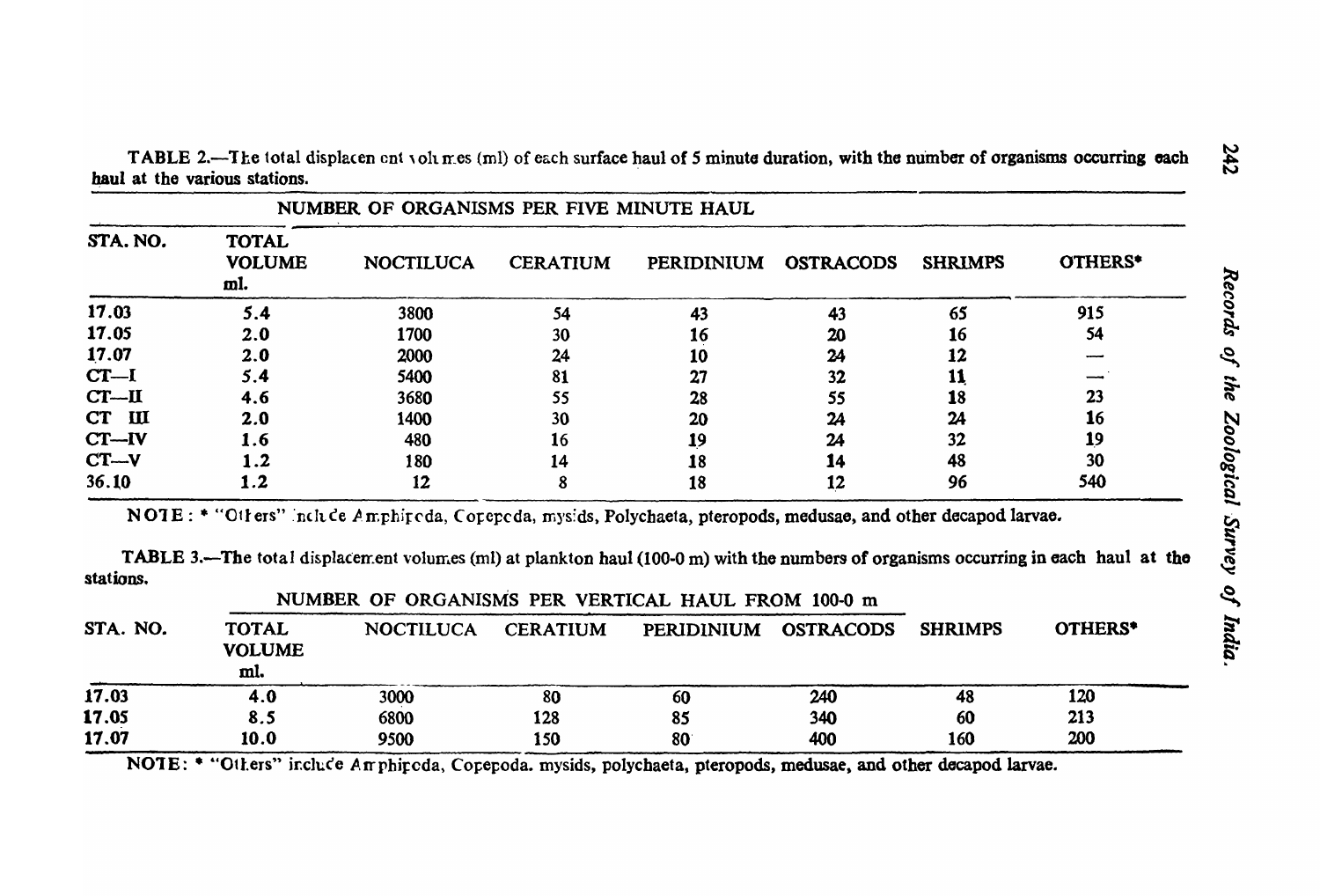only in insignificant numbers. In the surface samples, the maximum **number** of 1000 *Noetiluea* per ml *(i.e.* 2000 Nos./2 ml. and 5400 Nos./ 5.4 mI.) occurred at Station 17.07 and CT-I, at which stations the sea surface was dark green (almost black) during the day, and intensely bioluminescent during the night. Relatively high numbers of *Nocliluca*  ranging from 700 to *850* per ml *(i.e.* 3800 *Nos.IS.* 4 ml, 1700 Nos./2m!, 3680 Nos./4.6 ml, 1400 *Nos./2* ml) occurred at Station 17.03, 17.05, CT. II & CT-III when the sea surface was greenish during the day and moderately bioluminescent during the night. At Station CT-IV, the *Noctiluca* occurred in a density of 480 nos/1.6 ml (*i.e.* 300 per ml) when the greenish hue of the sea surface was still discernible. At Stations CT-V and 36.10, the *Noctiluea* numbers were reduced to 180 nos./l.2 ml and 12 nos./l. 2 ml *i.e 150* per ml and trace values respectively, when the sea surface was without any trace of the greenish colouration. These observations indicate that there was intense swarming of *Noctiluc'a*  at the sea surface over the area traversed from Stations 17.03 to CT-IV, with the peak swarming over the shallow "Corie High" area. The occurrence of the other constituents in the surface and plankton (100-0 m) hauls in insignificant numbers at these Stations may be attributed to the swarming *Noctifuca* displacing the other phyto-and zoo-plankton constituents into insignificance.

(b) *Organisms contributing to the bioluminescence* : Analyses of the surface and plankton (100-0 m) hauls in the shipboard laboratory revealed that *Noctiluca* was mainly contributing to the bioluminescence along with the ostracod *Cypridina dentata,* the protozoan *Peridinium*  sp., and the flagellate *Ceratium tripos.* 

Scrapings of the luminescent particles on the bodies and gills of he flying-fishes when examined under a microscope revealed that the "luminescence was caused by the adhering *Noctiluca* individuals, to these parts.

(c) *Species involved in the flying-fishes shoals:* The flying~fish samples were assigned to two species:

(a) *Hirundichthys coromandelensis* (Hornell)

(b) *Oxyporhamphus micropterus* (Va1.)

of which the former species formed the bulk of the fish shoals. Examination of the stomach contents of both the species have confirmed that *Noctiluca* was an important item of their food.

(d) *Effect of this Noctiluca 'bloom' on marine life:* No signs of moribund, dead or decaying fish and/or other marine life were to be seen during the entire period of observations on the 18th, 19th, and later during the second lap (23rd to 28th Feb. '74) of the IIIrd Scientific Cruise, in the region affected by tbe swarming of *Noctiluca.* Hence it is inferred that the swarming of *Noctiluca* did not have any harmfu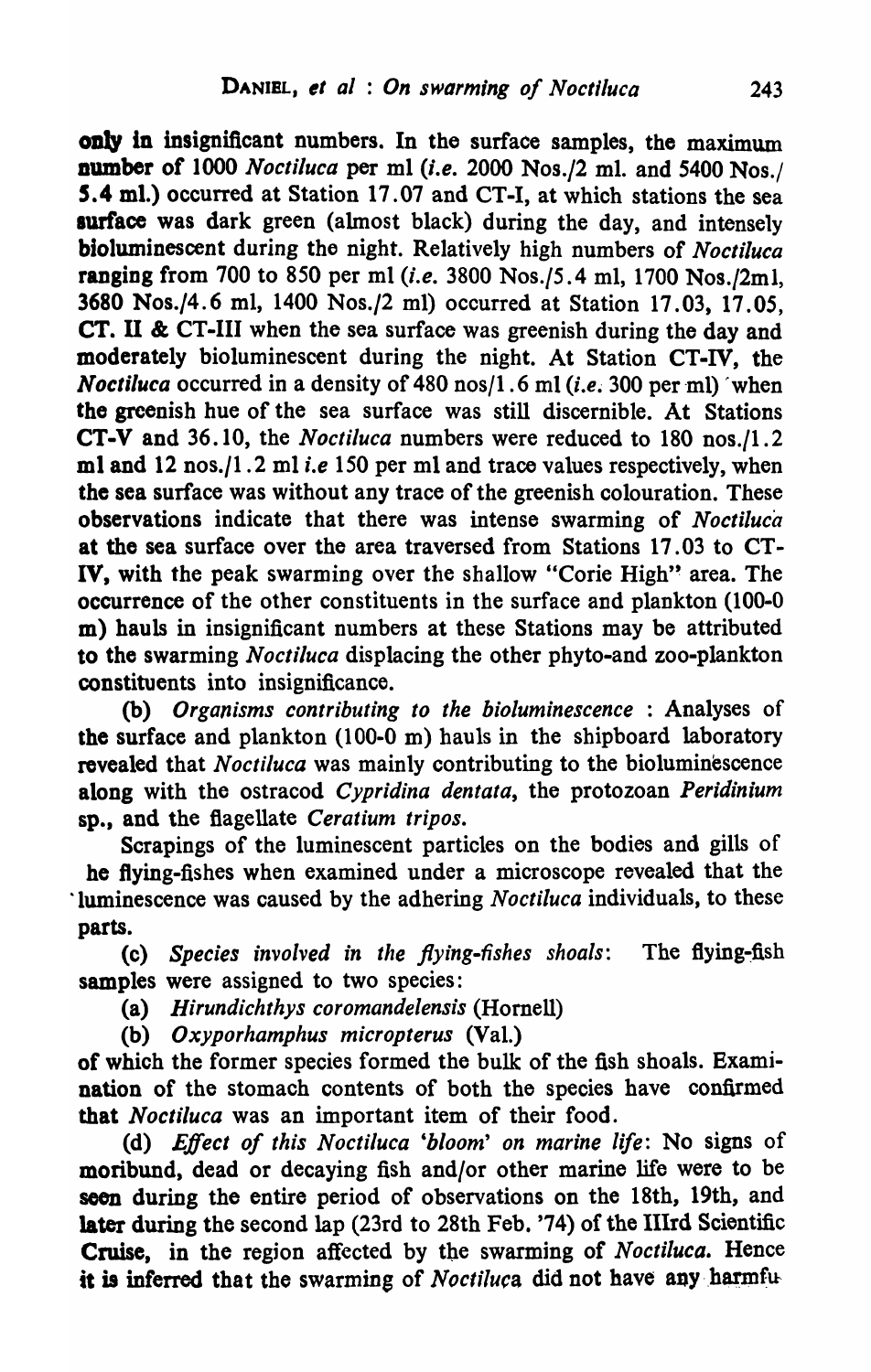effects on the fish and other marine life. The movement of the flyingfishes is probably caused by the 'attraction factor' exhibited by the bioluminescing *Noctiluca* swarms, and support is available to this view because during the present series of observations it was noticed that \ the flying-fishes were definitely heading in large numbers directly to the most luminescent area, *viz.,* the 'Corie High' region, which had the greatest density of *Noctiluca*.

## REMARKS

The swarming of a variety of planktonic organisms such as diatoms, algae, flagellates and protozoans displacing the other phyto-and zoo-plankton constituents into insignificance and causing colouration of sea water is well known (Daniel, Nagabhushanam & Krishnamurthy, 1976). Some of these 'blooms', specially the dinoflagellates, exhibit bioluminescence at night (Hardy, 1956) and have often been reported to cause harmful effects on other marine life (Brongersma-Sanders, 1957; Prasad, 1953). In Indian waters, the dinoflagellates *Noctiluca miliaris* Suriray, *Chattonella subsalsa* (syn: *Hornellia marina* Subramaniam), *Ruttnera* sp., *Gymnodinum* spp., and *Gonyaulax* spp. are known to cause dense blooms (Prasad, 1953; Subramanyan, 1954, 1959; Prakash & Sarma, 1964). Of these, *Noctiluca miliaris* swarms have been recorded from several localities in the Indian Seas and have always been reported to cause harmful effects on other marine life (Aiyar, 1935; Devanesan, 1942; Panikkar, 1949; Bhimachar & George, 1950; & Prasad, 1953, 1958). Prasad (1953, p. 46) remarked, "from what had already been reported regarding the swarming of *Noctiluca* and its effect on fish and fisheries both along the east and west coasts of India together with the present observations and the report of the local fisher-· Inen it seems almost certain that whenever there is a *Noctiluca* swarm in the inshore waters the pelagic fishes avoided that area." The present observations show that the *Noctiluca* swarms have attracted shoals of flying-fishes in the oceanic region of the Arabian Sea, which is probably caused by the attraction factor of their bioluminescence during the night. The dolphins were chasing the shoals of flying-fishes, presumably for preying on them. Swarming of the *Noctiluca* over the 'Corie High' region may be attributed to the upwelling of nutrient rich water masses in this area during this period.

In Indian waters, the 'blooming' of the diatom, *Fragilaria oceanica*  Cleve during the south-west monsoon on the west coast of India bas been reported to be followed by a season of high landings of oil sardines (Nair & Subramaniam, 1955). As observed by Russell (1935) tho importance of watching for possible correlation between the presence or absence of certain planktonic organisms with that of fish and larger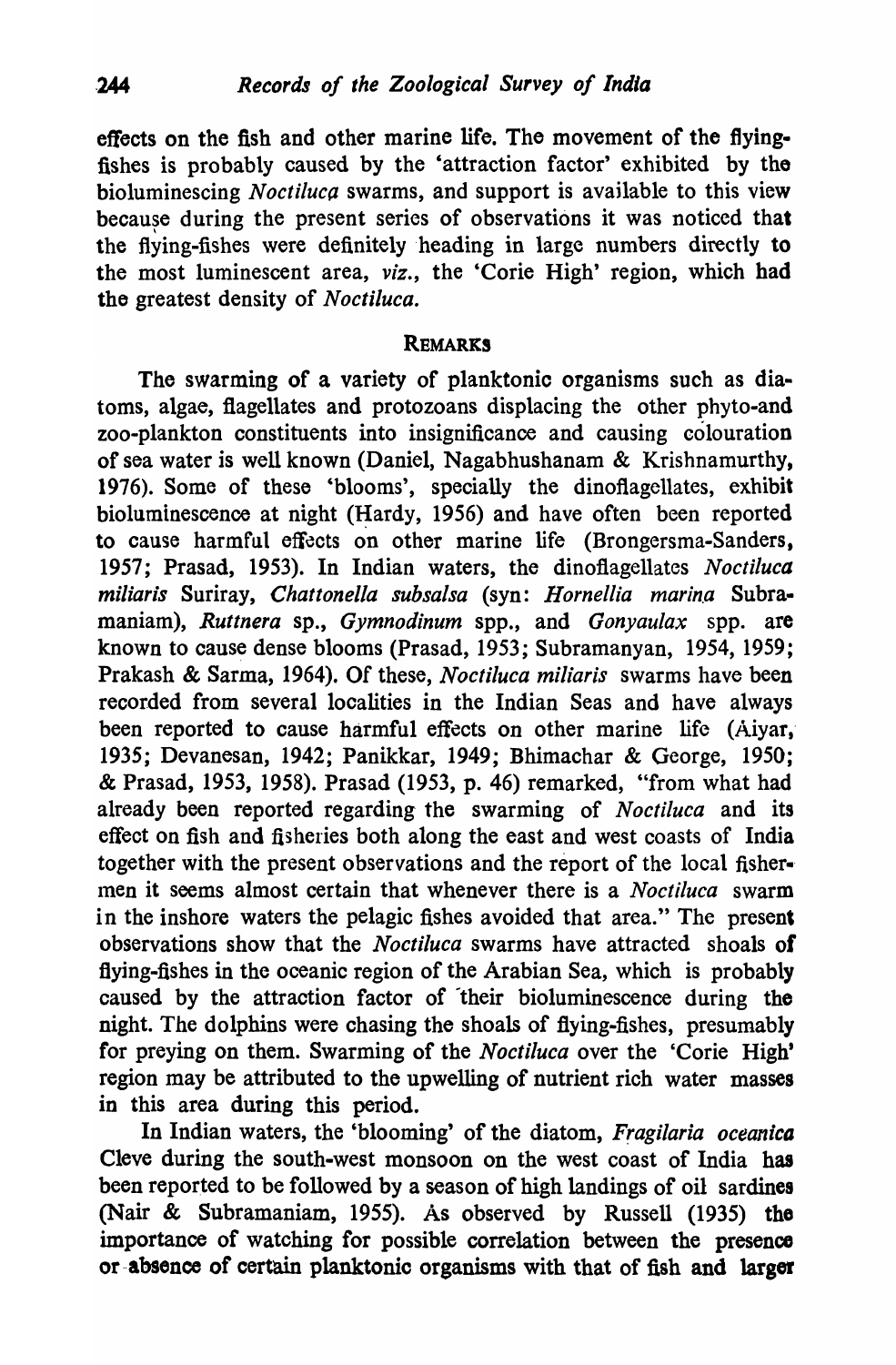**animals are necessary, underlining the need for further observations/** record on swarming of bioluminescent organisms-fishes-other marine associations, in the inshore and oceanic regions of the tropical Indian Ocean.

# ACKNOWLEDGEMENTS

The authors are grateful to Captain K. L. Chopra, Commanding Officer, Lt. Commander S. Issacs, Executive Officer, and all officers and Crew of the INS DARSHAK and other participating Scientists for help, several courtesides, technical discussions and for the collection of samples and data during the course of these investigations. The authors are also grateful to the Director Zoological Survey of India, Calcutta for facilities given and encouragement extended to undertake this work and for helpful suggestions in the preparation of the text which enabled us to complete it; and to Dr. A.O.K. Menon, Deputy Director, Zoologica I Survey of India, Madras for confirming the identification of the flying-fishes.

# **SUMMARY**

In this paper, the swarming of *Noctiluca miliaris* Suriray causing greenish colouration of the Sea during the day and a bluish-green bioluminescence during the night in February, 1974 in the northern Arabian Sea observed to be associated with the movement of extensive shoals of two species of flying-fishes (i.e. *Hirundichthys coromandelensis*  (Hornell) and *Oxyporhamphus micropterus* (Val.) and the dolphin, De*lphinus* sp. are reported. The effects of this *Noctiluca* 'bloom' on marine life in the light of recent reports are discussed.

## **REFERENCES**

- AIYAR, R. G. 1935. Mortality of fish of the Madras coast in June, *1935, CurT. Sci.* 4 : 488-489.
- BHIMACHAR, B. S. and GEORGE, P. C. 1950. Abrupt set backs in the fisheries of the Malabar and Kanara coasts and 'Red Water' phenomenon as the possible cause, *Proc. Indian Acad. Sci.*, 31 B: 339-350.
- BRONGERSMA SANDERS, M. 1957. Mass mortality in the Sea, Mem. Geol. Soc. America, 67:941-1010.
- DANIEL, A., NAGABHUSHANAM, A. K. and KRISHNAMURTHY, P. 1976. On the Occurrence of "Greenish-yellow water" phenomenon caused by swarming of *Trichodesmium erythraeum* Ehrenburg, in the sea off Madras and its effect on the marine fauna, J. *Bombay*  nat. *Hist. Soc.*, 75(1) : 88-95.